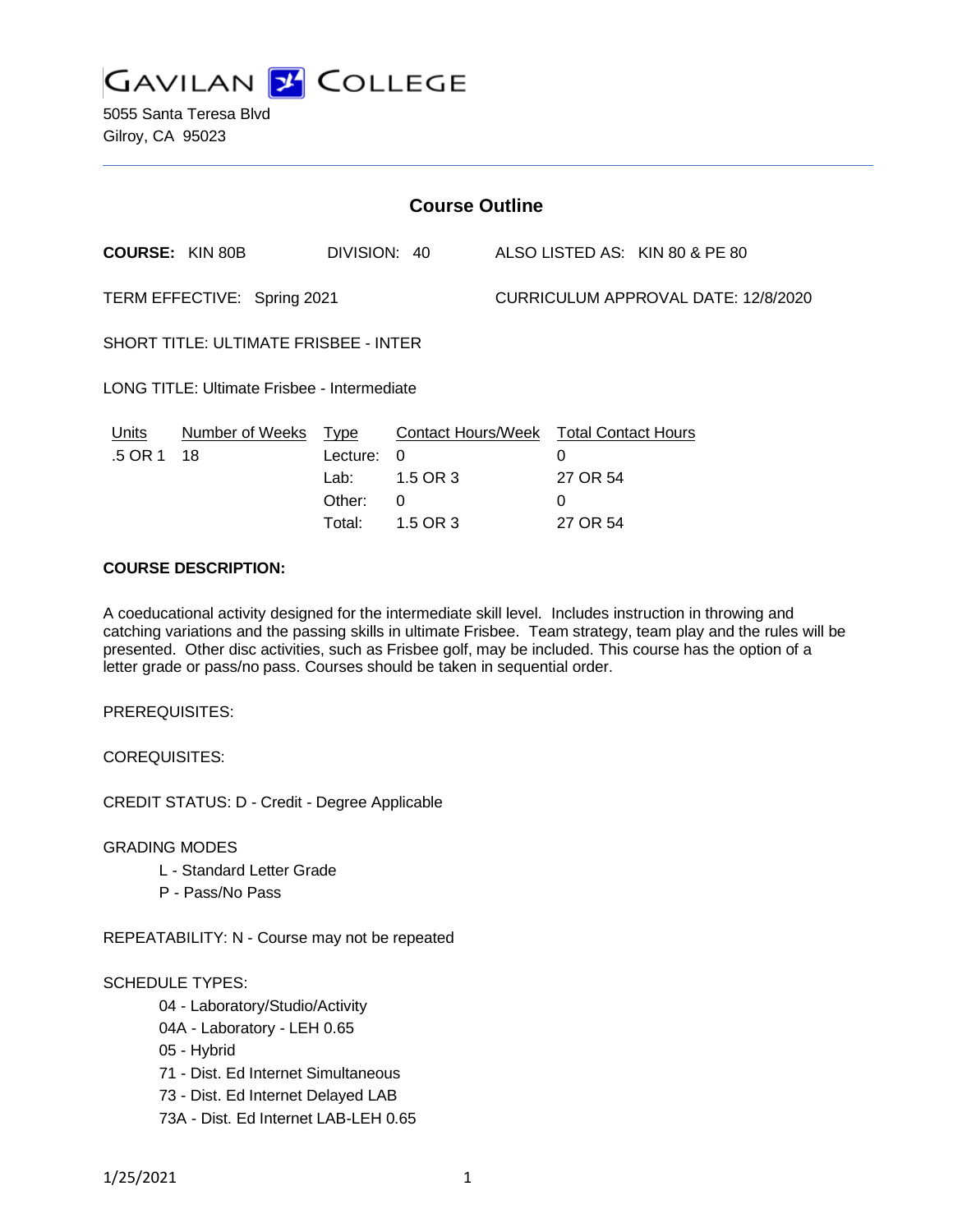# **STUDENT LEARNING OUTCOMES:**

1. Demonstrate two different types of throws and catches and utilize them in game play.

Measure of assessment: demonstration

Semester/Year assessed, or planned Semester/Year of assessment: Spring 2017

2. Recognize various offensive and defensive situations common to ultimate Frisbee and apply the appropriate techniques and strategies.

Measure of assessment: demonstration, exam, discussion

Semester/Year assessed, or planned Semester/Year of assessment: Spring 2017

### **CONTENT, STUDENT PERFORMANCE OBJECTIVES, OUT-OF-CLASS ASSIGNMENTS**

Curriculum Approval Date: 12/8/2020

### **DE MODIFICATION ONLY**

#### 4.5 - 9 Hours

Course introduction, including course syllabus, grading, and class requirements. Review of the correct Frisbee throwing and catching techniques for the backhand and forehand throws and the two-handed catch. Review the techniques required to cause the disc to turn to the right or turn to the left. Presentations on the proper techniques for the overhand wrist-flip, the thumber, and the one-handed catch.

SPO: Demonstrate the correct Frisbee throwing techniques for the overhand wrist-flip and the thumber. Perform a one-handed catch.

#### 3 - 6 Hours

Review body control and injury prevention safety factors. Review techniques for all Frisbee throws and catches presented. Introduce the backhand behind the back throw and the one-finger catch. Continue working on various throwing and catching techniques through a variety of skill building drills, such as the wheel relay.

SPO: Discuss the importance of body control as a safety factor. Demonstrate the backhand behind the back throw and the one-finger catch. Participate in skill building drills while utilizing the correct techniques for throwing and for catching the Frisbee.

#### 4.5 - 9 Hours

A variety of games which allow the students to practice their skills will be presented. Fundamental offenses and defenses used in ultimate Frisbee will be described. Presentations on maneuvers such as tipping, airbrushing, and guiding and the behind the back catch.

SPO: Demonstrate throwing and catching skills in game-like situations. Discuss the various offenses and defenses used in ultimate Frisbee. Demonstrate tipping, airbrushing, and guiding maneuvers as well as the behind the back catch.

### 3 - 6 Hours

Review the rules and vocabulary of ultimate Frisbee. Team strategies will be discussed, including the importance of getting open for the disc and getting open to receive the disc as well as the importance of transition from offense to defense.

SPO: Utilize the rules and vocabulary during class activities. Discuss offensive and defensive team strategies, including the importance of the transition from one to the other. Participate in game play.

#### 6 - 12 Hours

Team play and competition will be provided as well as other activates to build skills. All skills, offenses, defenses, and strategies will be utilized. Presentation on the between the legs catch and the behind the head catch.

SPO: Demonstrate various offenses and defenses during team play. Attempt a between the legs catch and a behind the head catch.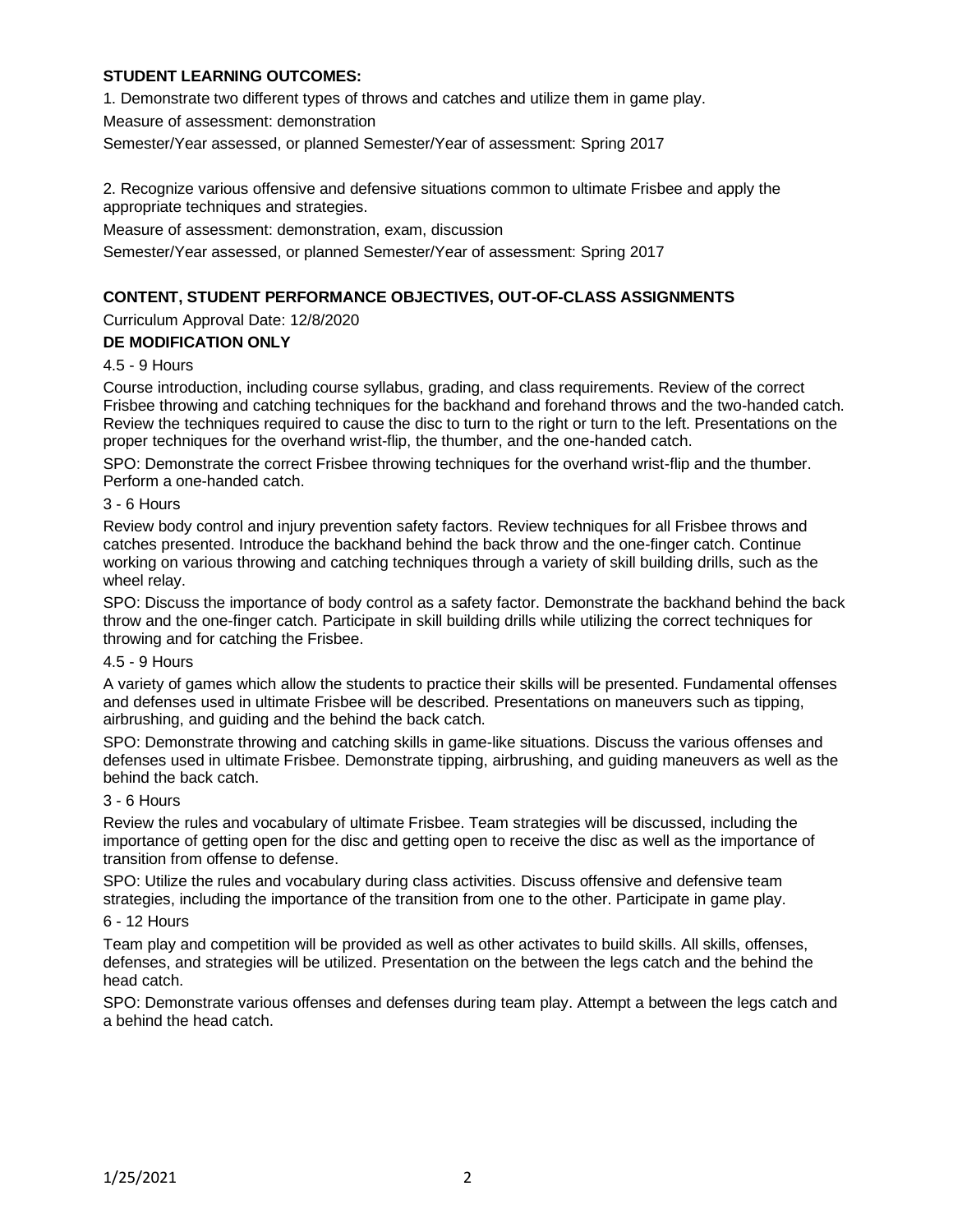## 4 - 8 Hours

Continue team play. Other disc activities such as Frisbee golf could be introduced. This could include a field trip to an established Frisbee golf course and/or setting up our own course. Semester review and skill evaluation.

SPO: Demonstrate three methods of throwing the disc and three methods of catching the disc. Participate in team play utilizing various

strategies.

2 Hours

Final.

## **METHODS OF INSTRUCTION:**

Demonstration, guided practice, discussion.

# **METHODS OF EVALUATION:**

Skill demonstrations Percent of total grade: 50.00 % 30% - 60% Demonstration exams Objective examinations Percent of total grade: 20.00 % 10% - 30% Multiple Choice; True/False; Matching Items; Completion; Other: Short Answer Other methods of evaluation Percent of total grade: 30.00 %

# **REPRESENTATIVE TEXTBOOKS:**

Textbook not required.